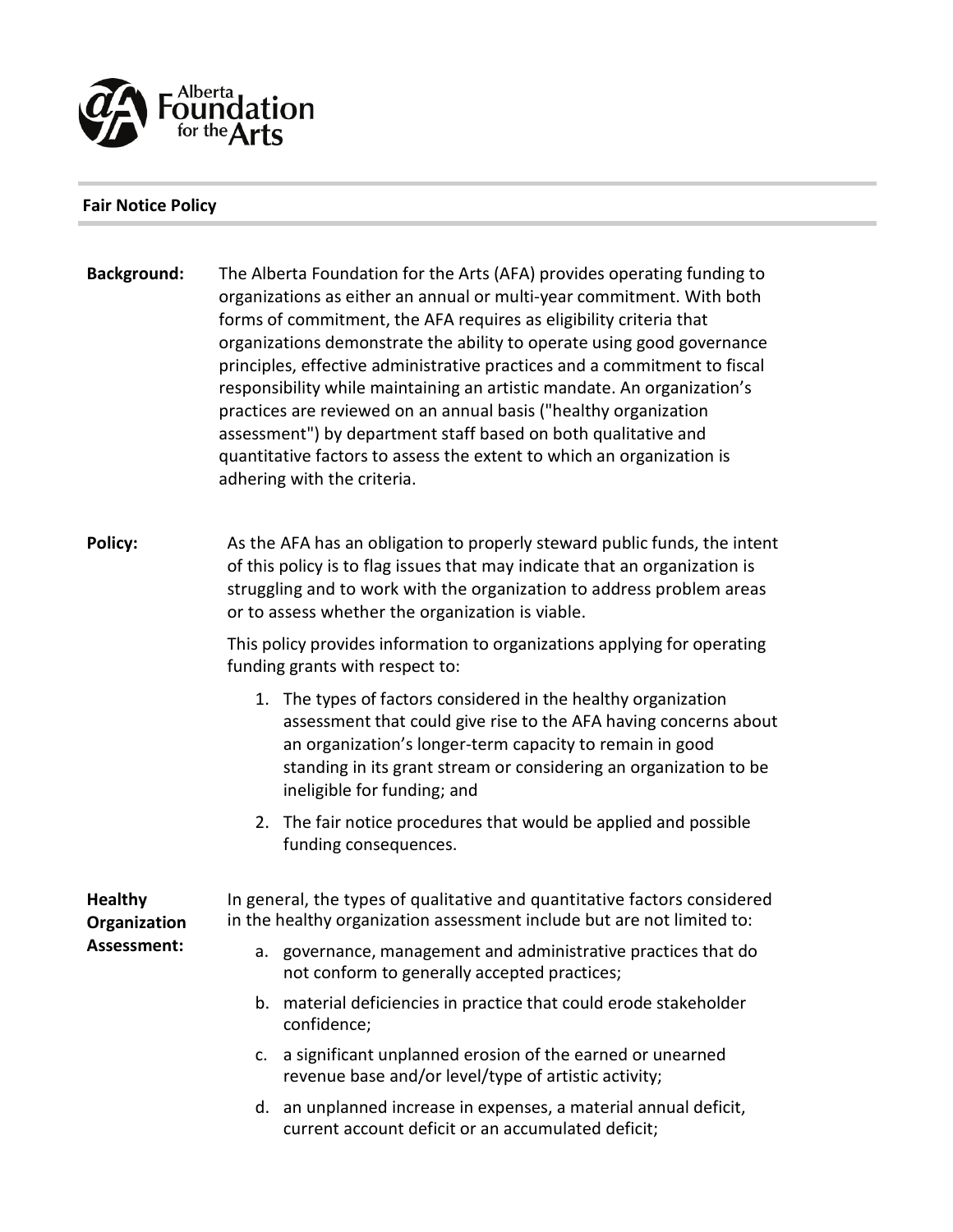- e. significant unplanned turnover in management and/or artistic staff;
- f. a material failure to achieve the organization's planned activities, operational or artistic;
- g. failure to develop and implement an ongoing strategic plan; and/or
- h. failure to meet contractual obligations and/or the reporting requirements outlined in the grant guidelines.
- **Procedure:** 1. If the AFA has concerns about the viability of an organization because these factors or related factors are considered by the AFA to be seriously detrimental to the organization, department staff will work with the organization to determine if the best course of action is dissolution as the AFA cannot continue to fund unsustainable organizations. The subject organization may be immediately ineligible for funding as per the terms of the grant guidelines. In addition, the AFA may cancel, suspend, reduce or demand repayment of a grant as per the funding agreement.
	- 2. If the AFA considers an organization to be viable based on the healthy organization assessment but is concerned about the organization's longer-term capacity to remain good standing in its grant stream, then the following procedure will be applied:
		- a. The AFA will provide the organization with a copy of this policy and written notice of the following:
			- i. The nature of the AFA concerns about the organization's longer term capacity to remain in good standing; and
			- ii. A request for a plan, approved by the organization's board, to address the concerns and a time frame to deliver the plan to the AFA.
		- b. Staff review the plan and the AFA will provide the organization written notice of the following:
			- i. The time frame, to a maximum of three years, for the organization to address the concerns; and
			- ii. The possible consequences of a failure to address the concerns within the stated time frame. Consequences may include: funding ineligibility, cancellation, suspension, or reduction of grants. Further, the AFA may demand repayment of a grant.
	- 3. The receipt of notice requesting a plan to address concerns does not preclude a later determination by the AFA that it has concerns about the viability of the organization. If the annual healthy organization